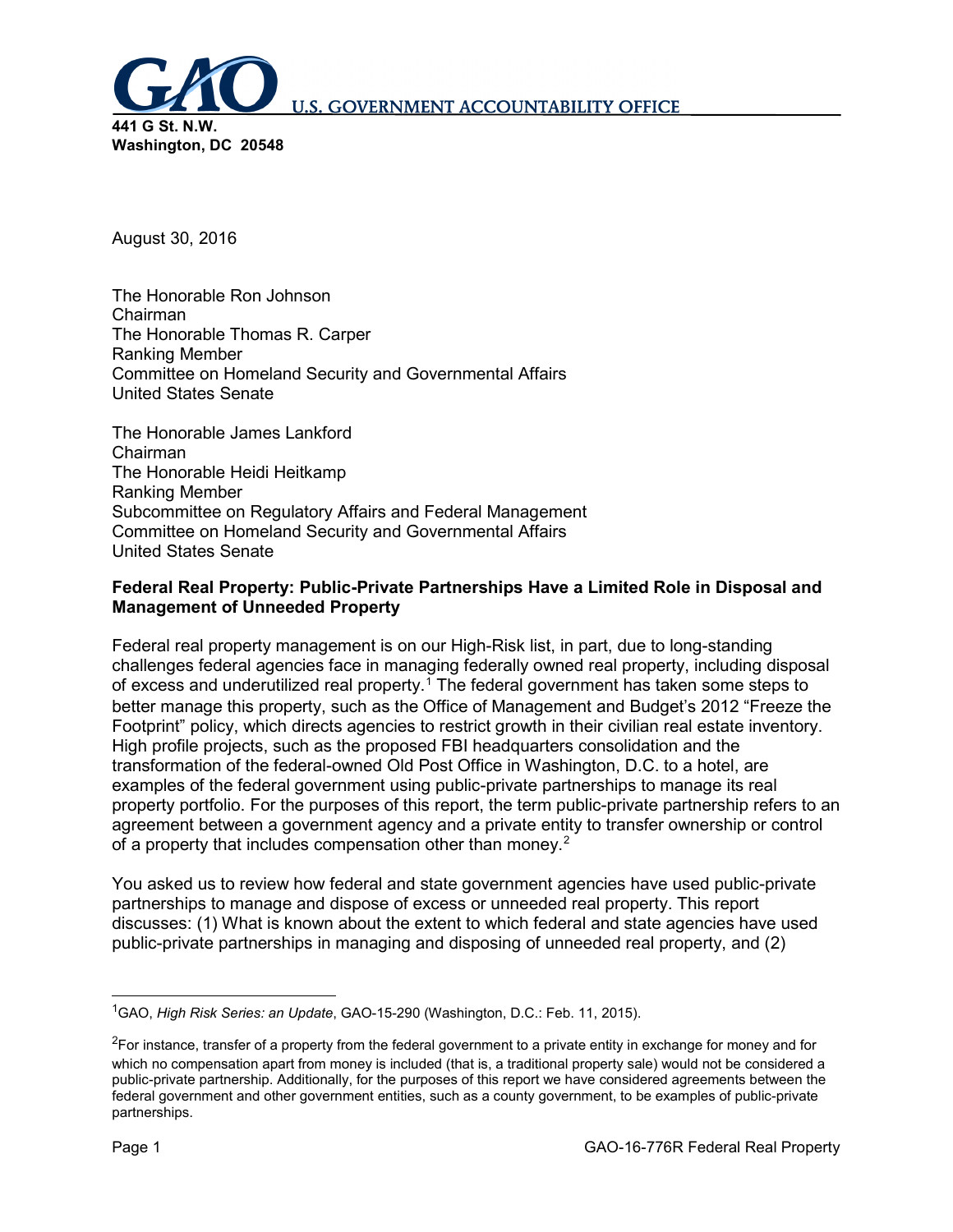benefits and challenges, as reported by stakeholders, associated with using public-private partnerships to manage and dispose of federal or state real property.

To identify public-private partnerships by federal agencies to manage and dispose of unneeded federal real property, we conducted a systematic review of relevant literature and examined examples provided by federal and industry stakeholders such as the General Services Administration's (GSA) Public Buildings Service, the National Council for Public-Private Partnerships, and the Federal Real Property Association. Because available federal real property data do not contain the information necessary to identify examples of public-private partnerships used to manage or dispose of real property, we relied on the results of our literature search and testimonial evidence. To illustrate how partnerships are used by federal agencies, we analyzed three examples of public-private partnerships involving federal properties purposefully selected from eight partnerships identified by GSA to include a variety of property and partnership types. We did not consider examples of partnerships in which GSA was not involved. Observations reported based on these examples cannot be generalized to all federal properties or public-private partnerships. However, we believe they illustrate how publicprivate partnerships are used to dispose of and manage unneeded federal real property.

To identify public-private partnerships that have been used by state agencies, we conducted a systematic review of the relevant literature and solicited recommendations about which states might be using public-private partnerships for disposal and management of unneeded properties from the industry stakeholders listed above, the National Association of State Budget Officers, and The Council of State Governments, among others. We selected these professional organizations based on their potential knowledge of states' property management practices. From this review, we identified three states that possibly used public-private partnerships for disposal and management of unneeded real property: Texas, Virginia, and Washington. We spoke with officials from the Texas Facilities Commission, the Virginia Office of Public-Private Partnerships, and the Washington State Department of Enterprise Services to determine the extent to which they used public-private partnerships to manage and dispose of unneeded real property in those states. For the purposes of this report, we considered government properties that have been identified as unneeded and were previously or are currently involved in a partnership. The partnership may be between a government entity and either a private entity or a separate government entity with the following characteristics: (1) is not eligible for public benefit conveyances; $3$  (2) will result in the disposal or utilization of a property previously identified as unneeded, but will not ultimately be utilized entirely by the initiating government entity (i.e., leasebacks); and (3) will not be categorized as a routine sale and may include transactions such as enhanced use leases, swap/construct agreements, and negotiated sales agreements.[4](#page-1-1)

To describe the benefits and challenges associated with using public-private partnerships to dispose of or manage unneeded real property, we spoke to GSA and state agency officials from Texas, Virginia, and Washington, and industry stakeholders. For each partnership identified as

<span id="page-1-0"></span> <sup>3</sup> The public benefits conveyance program is one means of disposing of surplus federal property. The program is primarily codified at 40 U.S.C. §§ 550, 553 and 554, but also includes other statutes such as the McKinney-Vento Assistance Act. The Stewart B. McKinney Homeless Assistance Act, Pub. L. No. 100-77, title V, 101 Stat. 482, 509- 511 (1987), was renamed the McKinney-Vento Assistance Act in 2000. Pub. L. No. 106-400, 114 Stat. 1675 (2000). Under the program, state or local governments and certain tax exempt nonprofit organizations can obtain surplus real property for public uses such as homeless centers, educational facilities, and public parks.

<span id="page-1-1"></span><sup>&</sup>lt;sup>4</sup>These terms are defined later in this report.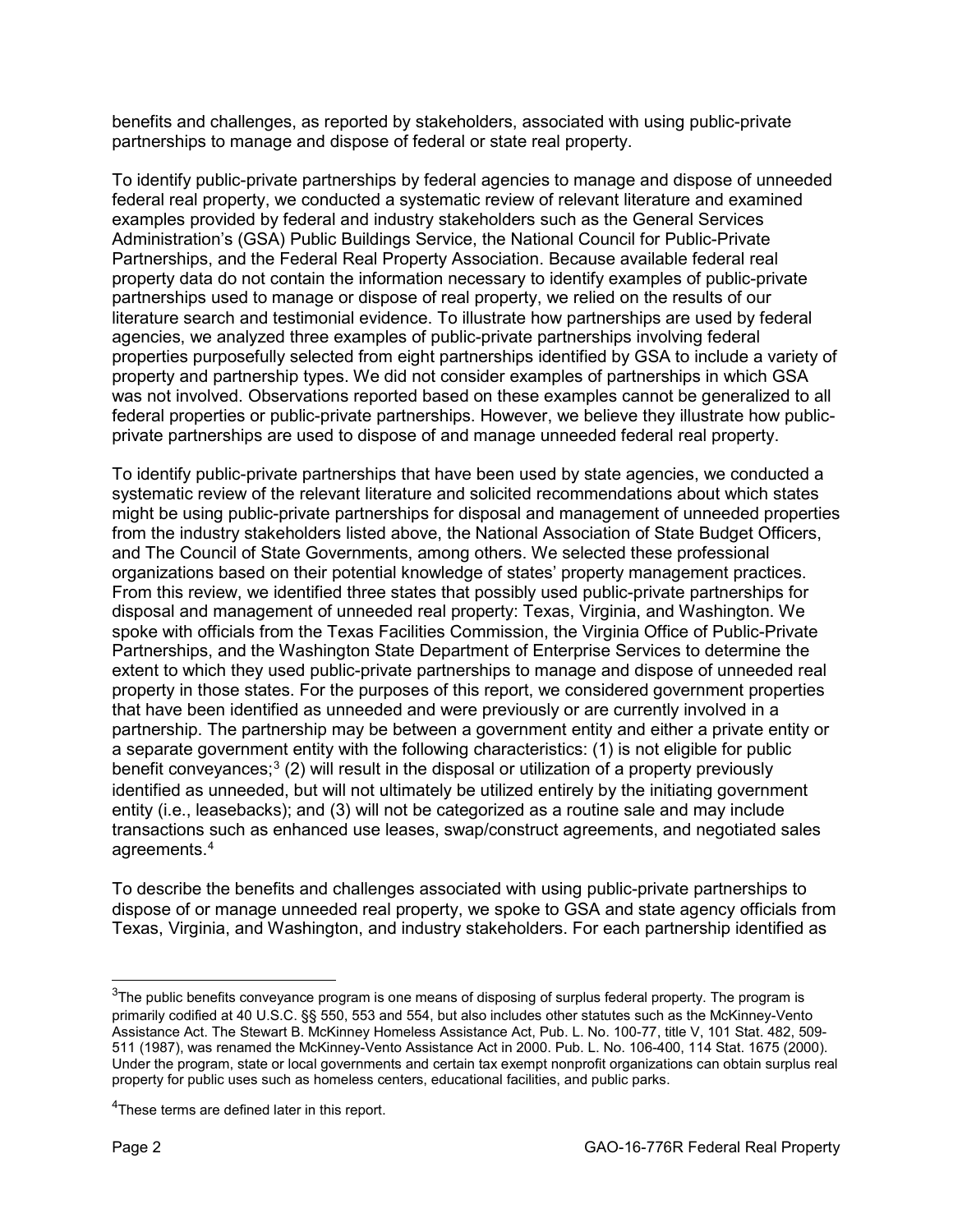above, we interviewed associated GSA officials and analyzed related documents, including prior GAO reports on real property disposal and management.

We conducted this performance audit from December 2015 to August 2016 in accordance with generally accepted government auditing standards. Those standards require that we plan and perform the audit to obtain sufficient, appropriate evidence to provide a reasonable basis for our findings and conclusions based on our audit objectives. We believe that the evidence obtained provides a reasonable basis for our findings and conclusions based on our audit objectives.

# **Results in Brief**

Federal and state agencies have used public-private partnerships to dispose of unneeded property to a limited extent. GSA officials stated that public-private partnerships are explored on a case-by-case basis along with other options for disposing of a federal property and that partnerships are considered for fewer than ten cases each year. While partnerships can take many forms, we identified three main categories of partnerships used by GSA: enhanced use leases, swap exchanges, and negotiated sales that may include certain requirements or activities be completed as a condition of the sale. Based on our literature search and interviews with stakeholders, the use of public-private partnerships to dispose of unneeded real property at the state level appears to be limited; of the three states we identified as possibly using publicprivate partnerships for this purpose, none could identify any recent partnerships in their state.

Public-private partnerships can provide government agencies with additional tools for managing and disposing of unneeded real property, but may not mitigate previously identified challenges to disposing of real property. For example, according to stakeholders we interviewed, partnerships can provide a way for agencies to leverage existing assets to obtain needed improvements and facilities without procuring funding. However, partnerships may not mitigate other challenges such as the costs involved in accurately assessing the overall value and environmental remediation costs associated with a property or balancing the interests of numerous stakeholders. In addition, GSA officials acknowledged the additional challenge that negotiating successful public-private partnerships requires unique expertise and organizational experience with public-private partnerships and exchanges that GSA currently lacks, but is gaining.

# **Background**

Federal agencies use buildings such as offices, schools, museums, hospitals, housing, and warehouses to meet a variety of mission needs. In fiscal year 2015, federal agencies reported having custody and control of more than 263,000 federally owned buildings (about 1,600 of which are under the custody and control of GSA), consisting of over 2.5-billion square feet of real property in the United States. GSA acquires, manages, and disposes of real property on behalf of other federal agencies, a function commonly referred to as the landlord role. GSA's Public Buildings Service is responsible for managing the life cycle of its federally owned assets, including eventually disposing of such properties.<sup>[5](#page-2-0)</sup> Additionally, GSA's Office of Governmentwide Policy is tasked with, among other things, identifying, evaluating, and promoting best practices to improve efficiency of management processes. In this policy role, GSA also provides oversight guidance, publishes performance measures, and maintains the Federal Real Property Profile (FRPP) database. According to this database, in fiscal year 2015, federal agencies

<span id="page-2-0"></span> <sup>5</sup> States manage and dispose of real property according to the various laws and regulations applicable in each state.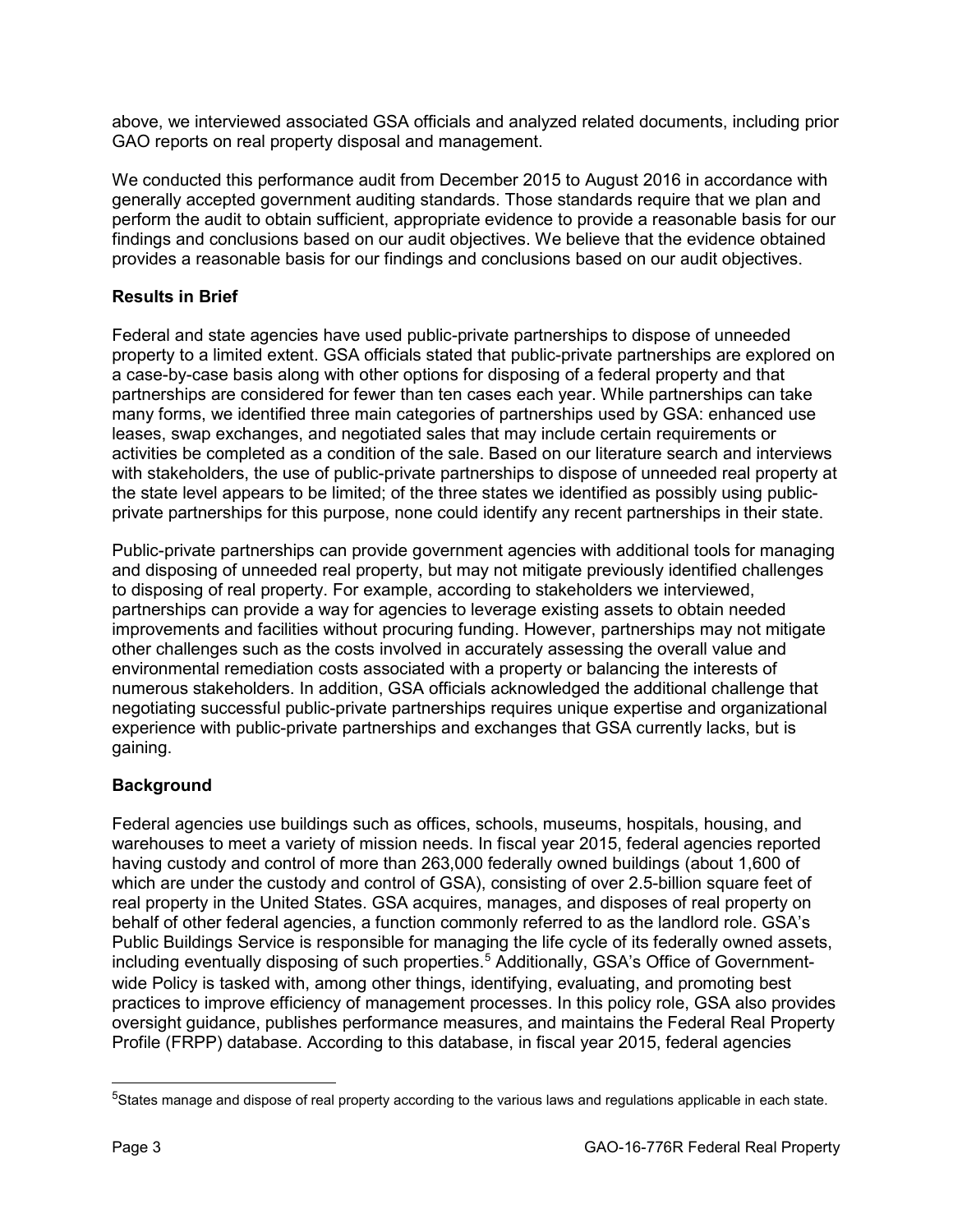(including civilian and defense agencies) reported over 7,000 excess or underutilized assets,[6](#page-3-0) including dormitories/barracks, family housing units, hospitals, laboratories, offices, and warehouses.<sup>[7](#page-3-1)</sup> GSA follows a prescribed process for the disposal of federal properties reported as excess by federal agencies. This process includes, for example, requirements that the property be screened for potential use by other federal agencies, homeless providers, and state and local governments for other public uses. However, we have previously found that this process can be challenging for federal agencies.<sup>[8](#page-3-2)</sup> According to FRPP data, more than 5,800 buildings were disposed of through this process in fiscal year 2015.

Public-private partnerships have been used in many contexts to overcome challenges to providing or managing public services. For example, the Commonwealth of Virginia has partnered with private industry to construct and manage toll lanes along Interstate 95 to reduce traffic congestion. Similarly, the Department of Defense has engaged in public-private partnerships to complete activities including maintenance and repair of assets such as F-16 aircraft. Additionally, public-private partnerships have been used in the area of real property to, for instance, help finance construction of new facilities, or increase efficiency of existing facilities. GSA has authority to enter into public-private partnerships for federal real property, including disposing of excess or underutilized property using swap exchange agreements, enhanced use leases, and agreements that mitigate the costs of environmental cleanup.

In 2001, we conducted a study to identify the potential benefits of allowing federal agencies to enter into public-private partnerships in the real property area, though not specifically for the purpose of disposing of or managing properties that had been identified as unneeded.<sup>[9](#page-3-3)</sup> Eight of the 10 GSA properties included in our study were identified as strong to moderate candidates for a partnership based on potential benefits for both the private sector and the government.<sup>[10](#page-3-4)</sup>

<span id="page-3-2"></span><sup>8</sup>For more information on the process of disposing of federal real property and associated challenges, see GAO, Federal Real Property: The Government Faces Challenges to Disposing of Unneeded Buildings, GAO-11-370T (Washington, D.C.: Feb. 10, 2011).

<span id="page-3-3"></span>9 GAO, *Public-Private Partnerships: Pilot Program Needed to Demonstrate the Actual Benefits of Using Partnerships*, GAO-01-906 (Washington, D.C.: July 25, 2001). As part of this study, we contracted with Ernst & Young LLP, who, together with a subcontractor, Signet Partners, developed and analyzed hypothetical partnership scenarios for selected GSA buildings.

<span id="page-3-0"></span> <sup>6</sup> Prior to fiscal year 2013, utilization of federal real property was defined as a percentage of occupied space; thus, for example, office space that was 75 percent occupied and 25 percent vacant had a utilization rate of 75 percent. In fiscal year 2013, the Federal Real Property Council changed the definition of utilization from a percentage value to three options—utilized, underutilized, or unutilized (excess). Assets may be reported differently depending on internal reporting standards at each agency. As such, a single building may be tracked as more than one asset if, for example, a building was built in phases or has additions.

<span id="page-3-1"></span><sup>&</sup>lt;sup>7</sup>We have previously reported on limitations with the reliability of Federal Real Property Profile data. See, for example, GAO, *Federal Real Property: National Strategy and Better Data Needed to Improve Management of Excess and Underutilized Property*, GAO-12-645 (Washington, D.C.: June 20, 2012) and GAO, *Federal Real Property: Improving Data Transparency and Expanding the National Strategy Could Help Address Long-standing Challenges*, GAO-16-275 (Washington, D.C.: Mar. 31, 2016). However, based on a lack of alternative data sources, we have determined that the data are sufficiently reliable for the purpose of providing contextual information on the relative scale of the problem of excess or underutilized properties.

<span id="page-3-4"></span><sup>&</sup>lt;sup>10</sup>As a result of this 2001 study, we recommended, among other things, that GSA seek, and that Congress consider providing, statutory authority to establish a pilot program to demonstrate the actual benefits that may be achieved from use of public-private partnerships. Bills were introduced to provide specific authority for public-private partnerships in 2002 and 2003, but were not passed. H.R. 3947, 107th Cong. (2002). H.R. 2573, 108th Cong. (2003). According to GSA officials, of the 10 properties identified in that report, none of the buildings have been disposed of as part of a public-private partnership. Of the 10 buildings, 6 are still held by GSA (one of which is vacant but is in the process of being reported as excess), 3 were sold via public sale, and 1 was disposed of by public benefit conveyance.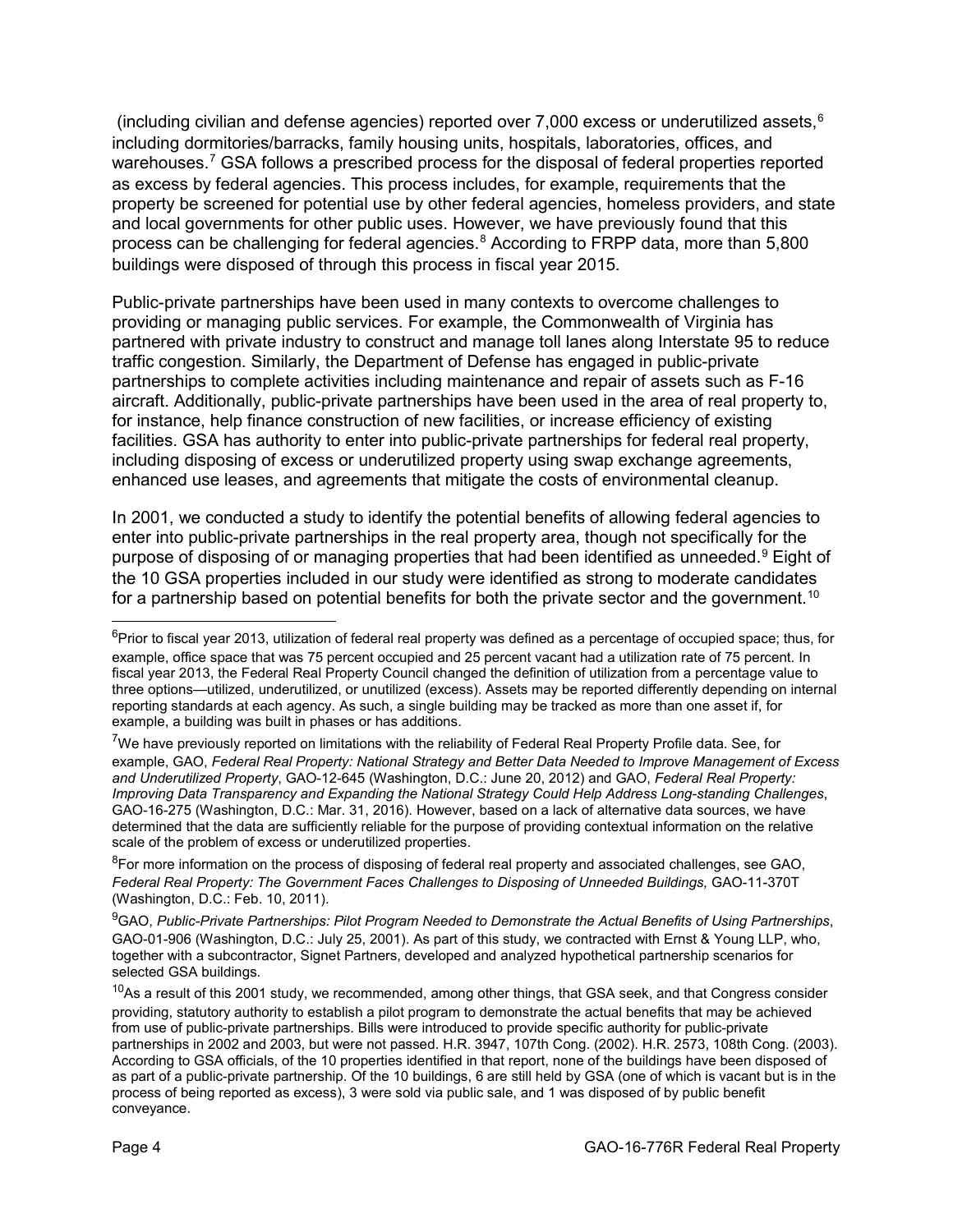#### **Federal and State Agencies Have Made Limited Use of Public-Private Partnerships to Dispose of or Manage Unneeded Real Property**

# GSA Has Used Public-Private Partnerships to Dispose of or Manage Some Unneeded Federal **Properties**

Public-private partnerships can take many different forms, as the specific details will depend on the types of properties involved, the business interests of both the government and the private sector partner, and the local market, among other factors. GSA officials stated that the decision to pursue a public-private partnership for a particular unneeded or underutilized property is made on a case-by-case basis after consideration of a number of factors including relevant real estate markets, condition of the property (including estimated environmental remediation and maintenance costs), historical preservation considerations, and continuing needs of the agency and community. GSA officials stated that although they do not separately track or maintain data on public-private partnerships, the types discussed in this report do not occur often, and the officials estimated that fewer than 10 might be considered each year.<sup>[11](#page-4-0)</sup> They further stated that these types of partnerships are explored alongside other options for disposing of a property (including a traditional sale), and they may be difficult to distinguish from partnerships or disposals of other types. For example, enhanced use leases, including the example discussed below, would not result in the disposal of a property, but may be used to transfer the costs of managing and maintaining an unneeded property to the private sector for a period of time. Based on our discussions with stakeholders, we have identified three main categories of publicprivate partnerships used by GSA, along with illustrative examples.

#### *Enhanced Use Lease: National Aeronautics and Space Administration's (NASA) Moffett Federal Airfield, Mountain View, California*

Enhanced use leases are typically long-term agreements with public and private entities for the use of federal property in which the ownership of the property is not transferred, but a private party manages the property for a specific period of time. These agreements result in the exchange of cash and/or goods or services that result in direct cost savings to the government agency.*[12](#page-4-1)* According to GSA, in May 2013, GSA issued a Request for Proposal to solicit interest for the rehabilitation and adaptive reuse of Moffett Federal Airfield and historic Hangar One and operation, management, and maintenance of the airfield. In February 2014, with the assistance of GSA, NASA used its authority under the National Historic Preservation Act to enter into a 60 year lease with three possible 12-year extensions with Planetary Ventures, LLC. [13](#page-4-2) Over the course of the lease, Planetary Ventures will pay \$1.16 billion in rent to the government, invest \$200 million in rehabilitation of Hangar One and the airfield, and be responsible for necessary

<span id="page-4-0"></span><sup>&</sup>lt;sup>11</sup>For example, during our review, GSA initially identified three properties for which they were exploring partnerships. However, during the course of our work, two of the three properties (a Social Security Administration (SSA) property in Baltimore, Maryland, and office buildings in Chicago, Illinois) were disposed of via traditional sale rather than public-private partnerships.

<span id="page-4-1"></span><sup>12</sup>For additional information on GSA's use of enhanced use leases, see GAO, *Federal Real Property: Improved Cost Reporting Would Help Decision Makers Weigh the Benefits of Enhanced Use Leasing,* GAO-13-14 (Washington, D.C.: December 19, 2012). For additional information on the Department of Defense's use of enhanced use leases, see GAO, *Defense Infrastructure: The Enhanced Use Lease Program Requires Management Attention,* GAO-11-574 (Washington, D.C.: June 30, 2011).

<span id="page-4-2"></span> $13$ The authority for this type of enhanced use lease, an historic outlease, is available to any federal agency. 54 U.S.C. § 306121. Authority for enhanced use leases is provided to certain agencies under specific statutory authority.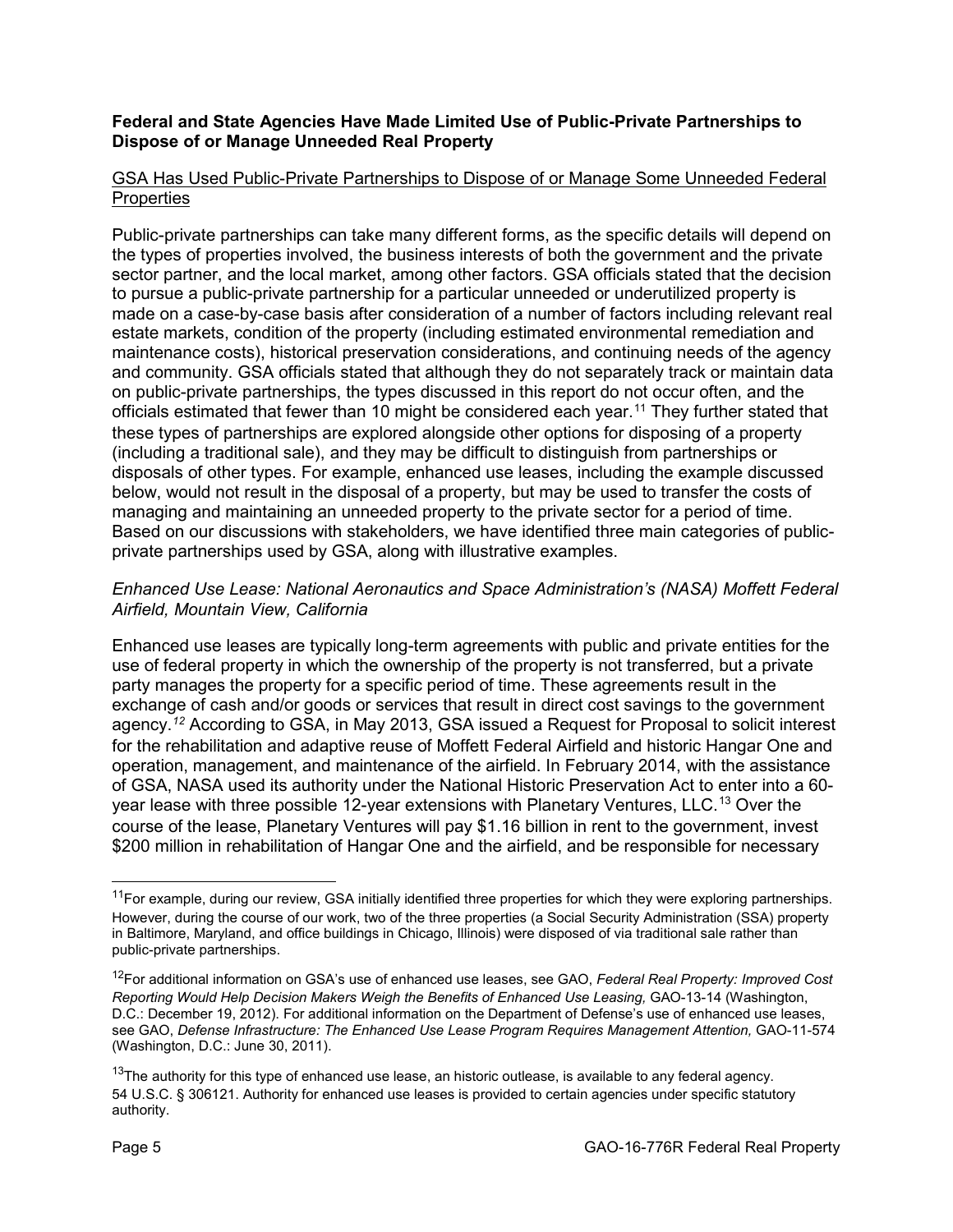repairs and improvements to the property as well as annual maintenance and operations costs. According to GSA officials, this arrangement will save NASA an additional \$6.3 million annually (\$378 million over the course of the lease). Moffett Federal Airfield will remain a NASA-owned airfield and the California Air National Guard will continue to have access to the airfield.

# *Swap Exchange: Department of Transportation's Volpe Center, Cambridge, Massachusetts*

In a swap exchange, the title of a federal property is transferred to a developer or other property recipient in exchange for the construction of a new asset or completion of other construction/renovation at a different location or on a portion of the existing property.[14](#page-5-0) In September 2013, the Department of Transportation (DOT) and GSA entered into a memorandum of agreement to obtain a new state-of-the-art facility for the Volpe National Transportation Systems Center (Volpe) in exchange for unused property at the current site through use of GSA's authority to acquire real estate.<sup>[15](#page-5-1)</sup> According to the memorandum of understanding between GSA and DOT, GSA and DOT believe that, based on the Volpe campus's proximity to the Massachusetts Institute of Technology and major technology companies, unneeded property on the campus would be in high demand and could be exchanged for the construction of a new facility. In June 2016, GSA issued a request for proposal, and a private partner has yet to be selected, so there is no guarantee this proposal will ultimately result in a swap exchange.

#### *Negotiated Sale: Department of the Army's Twin Cities Army Ammunitions Plant, Arden Hills, Minnesota*

In a negotiated sale, the government may include certain requirements or activities be completed as a condition of the sale. The Army's Twin Cities Ammunitions Plant was reported as excess in November 2002, but extensive environmental cleanup was needed to prepare the property for sale.<sup>[16](#page-5-2)</sup> The property was placed on the National Priorities List under the Environmental Protection Agency's Superfund program in 1983 based on groundwater contamination including lead, copper, and polychlorinated biphenyls (PBCs).[17](#page-5-3) In April 2013, GSA negotiated to have Ramsey County and the county's selected development partners complete the necessary cleanup prior to sale in exchange for \$23 million in credits against the negotiated price of \$28 million.

<span id="page-5-0"></span><sup>&</sup>lt;sup>14</sup>Swap exchanges can involve swapping property and constructed assets or construction services that are of equal value or can include cash to compensate for a difference in value between the federal property and the asset or services to be received by the government. GSA has several authorities to exchange federal property for constructed assets and for construction services. See 40 U.S.C. § 3304(a); 40 U.S.C. § 3305(a)(1); 40 U.S.C. § 3305(a)(2); 40 U.S.C. § 581(c)(1); 40 U.S.C. § 543; and Consolidated Appropriations Act, 2005, Pub. L.-No. 108-447, § 412, 118 Stat. 2809, 3259 (2004).

<span id="page-5-1"></span><sup>&</sup>lt;sup>15</sup>The John A. Volpe National Transportation Systems Center (the Volpe Center) is located in Cambridge, Massachusetts, with a mission to improve transportation by anticipating and addressing emerging issues and advancing technical, operational, and institutional innovations across all modes of transportation.

<span id="page-5-2"></span><sup>&</sup>lt;sup>16</sup>The federal government is not permitted, with exceptions for deferral in certain cases, to transfer the deed of a property unless it can be determined that all remedial actions necessary to protect human life and the environment have been taken. 42 U.S.C. § 9620(h)(3).

<span id="page-5-3"></span><sup>&</sup>lt;sup>17</sup>The Superfund program was established by the Comprehensive Environmental Response, Compensation, and Liability Act of 1980 to protect human health and the environment from the effects of hazardous substances. See Pub. L. No. 96-510, 94 Stat. 2767 (1980) (codified as amended at 42 U.S.C. §§ 9601 – 9675).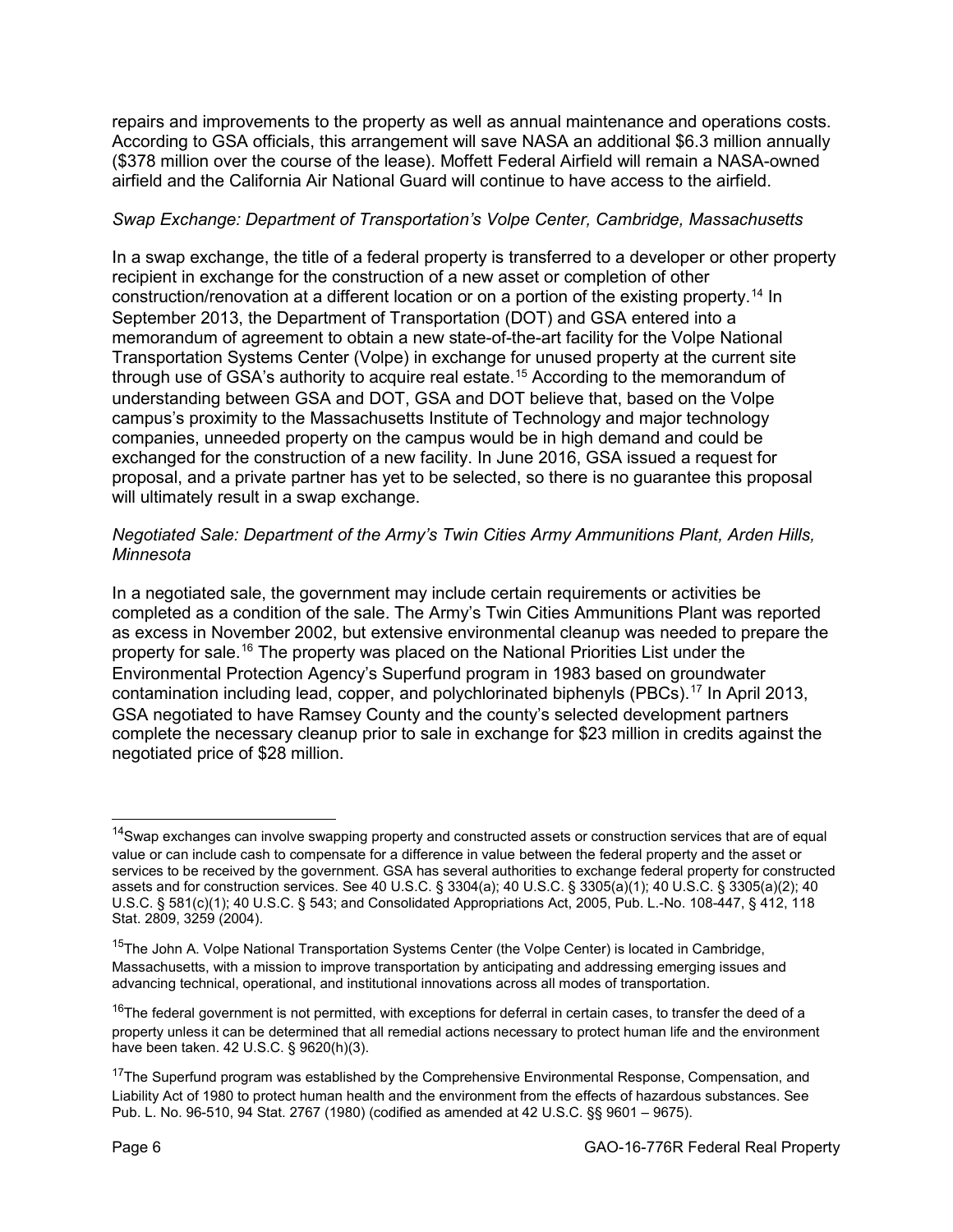#### Use of Public-Private Partnerships for Real Property Disposal at the State Level Appears Limited

Through our literature search and interviews with stakeholders including the National Association of State Budget Officers, the Council on State Governments, and the National Council for Public Private Partnerships, we identified only three states that possibly used publicprivate partnerships for real property disposal. However, none of the state officials we spoke to was able to identify any recent examples of partnerships used for disposal of unneeded property. In 2003, the state of Washington completed a swap construct project to build a new state police facility in exchange for land and property including a light industrial facility.<sup>[18](#page-6-0)</sup> However, state officials could not speak to the specifics of the 2003 project and were unaware of any similar projects either ongoing or in the recent past. The Commonwealth of Virginia has established an Office of Public-Private Partnerships, which is currently involved in establishing partnerships for transportation infrastructure projects. Virginia officials told us that the commonwealth would like to use public-private partnerships to dispose of unneeded real property, but has not yet done so. Virginia initiated a plan in 2014 to provide 100 acres of surplus river front property in Suffolk, Virginia, in exchange for the construction of an office building to be used as state offices. However, according to state officials, the project failed due to stakeholder concerns, including unfamiliarity with the swap exchange process, and more general concerns about changing the location of state facilities. Similarly, according to state officials, the State of Texas has not used a public-private partnership to dispose of any properties, but is currently considering whether there is a property in its inventory that could be disposed of using a public-private partnership.

# **Public-Private Partnerships Have Potential to Mitigate Challenges Associated with Managing and Disposing of Unneeded Property, according to Stakeholders**

#### Use of Public-Private Partnerships May Mitigate Some Challenges Associated with Real Property Management and Disposal

Public-private partnerships may facilitate the government's efforts to dispose of or transfer the maintenance costs of unneeded real property under some circumstances. According to all of the stakeholders we spoke with, public-private partnerships may help to mitigate challenges associated with real property disposal in some cases. Our prior reports have noted that federal agencies continue to face substantial challenges to reducing underutilized space and disposing of excess property. For example, in 2012, we found that agency disposal costs can outweigh the financial benefits of property disposal and that legal requirements, such as those related to preserving historical properties and the environment, can make the property disposal process lengthy.[19](#page-6-1) In addition, we found in 2016 that competing stakeholder interests—such as those of historic-building advocates and local communities—affect agencies' ability to dispose of real property.[20](#page-6-2) Stakeholders reported two ways public-private partnerships could potentially mitigate these challenges:

• *Provides a way for agencies to leverage existing assets to obtain needed improvements and facilities.* We have previously found that the costs associated with readying a property for

<span id="page-6-1"></span> $19$ GAO-12-645.

<span id="page-6-2"></span>20GAO-16-275.

<span id="page-6-0"></span> <sup>18</sup>For additional information, see GSA, *Best Practices in Real Property Management in State Governments,*  (Washington, D.C.: March 2003).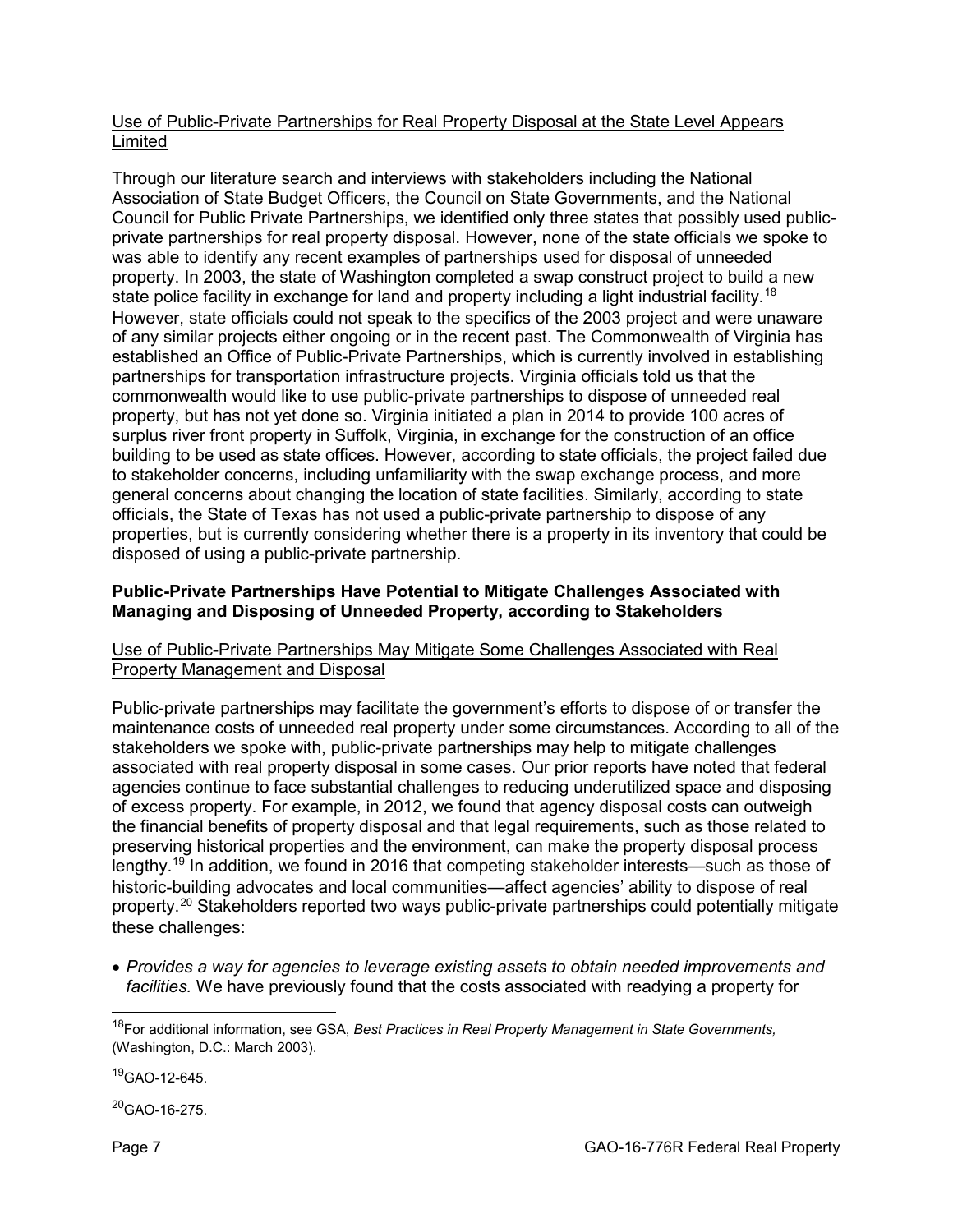disposal can act as a barrier to disposal and, in some cases, the costs of environmental cleanup can exceed the costs of continuing to maintain an unneeded property. $21$  In the example of the Twin Cities Ammunitions Plant, the agency was able to have the environmental cleanup completed through negotiations with the private partner without obtaining funding, according to GSA officials. We have previously found that obtaining funding for federal real property projects through the annual appropriations process can be challenging for agencies.[22](#page-7-1) In the case of swap-exchanges, such as the Volpe Center, agencies may be able to procure needed improvements or new facilities while minimizing the impact on their operating budget or without receiving an appropriation.

• *Allows the federal government to maintain control of historically significant assets or assets that may be needed in the future, while transferring maintenance and management costs to the private sector for a defined period.* In 2012, we found that requirements of the National Historic Preservation Act can act as a barrier in property disposal.<sup>[23](#page-7-2)</sup> In the case of Moffett Airfield, the lead GSA official stated that one challenge was concern about maintaining the historic value of the hangars, which had fallen into disrepair. According to GSA officials, under the terms of the lease, NASA is able to maintain use of the airfield for some activities as well as retain control of an historic property (because ownership is not being transferred to the private sector). Additionally, lease payments made by the private sector partner may be used by the agency for maintenance and operation of other historic properties within NASA's inventory. In a similar example, we reported in 2015 that GSA had reached agreement to transform the historic Old Post Office Building in Washington, D.C., into a 275-room hotel, scheduled to open in September of 2016, via a 60-year lease. Prior to this partnership, the building had been operating at an average annual net operating income loss of more than \$2.8 million for 5 years.<sup>[24](#page-7-3)</sup>

#### Other Challenges of Real Property Disposal May Not Be Mitigated by Use of a Public-Private Partnership

According to all the stakeholders we spoke to as well as findings in our prior work, the use of public-private partnerships may not mitigate significant challenges to real property disposal in every case. Stakeholders we spoke to described some of the challenges:

• *Attracting private sector interest:* According to GSA officials we spoke to, most excess or underutilized properties in GSA's portfolio have deferred maintenance, require extensive environmental cleanup before sale, and have been vacant for some time. In 2012, we found that the location of federal properties can also make disposal and reuse difficult as excess and underutilized properties are inaccessible to the private sector for development.<sup>[25](#page-7-4)</sup> For example, the U.S. Department of Energy must locate buildings in remote areas with acreage that can serve as security and environmental buffer zones.

<span id="page-7-2"></span>23GAO-12-645.

<span id="page-7-4"></span> $^{25}$ GAO-12-645.

<span id="page-7-0"></span> <sup>21</sup>GAO-11-370T.

<span id="page-7-1"></span><sup>&</sup>lt;sup>22</sup>GAO, Capital Financing: Alternative Approaches to Budgeting for Federal Real Property, GAO-14-239 (Washington, D.C.: Mar. 12, 2014).

<span id="page-7-3"></span><sup>24</sup>GAO, *Federal Real Property: GSA Needs to Determine Its Progress toward Long-term Sustainability of Its Portfolio*, GAO-15-609 (Washington, D.C., July 15, 2015).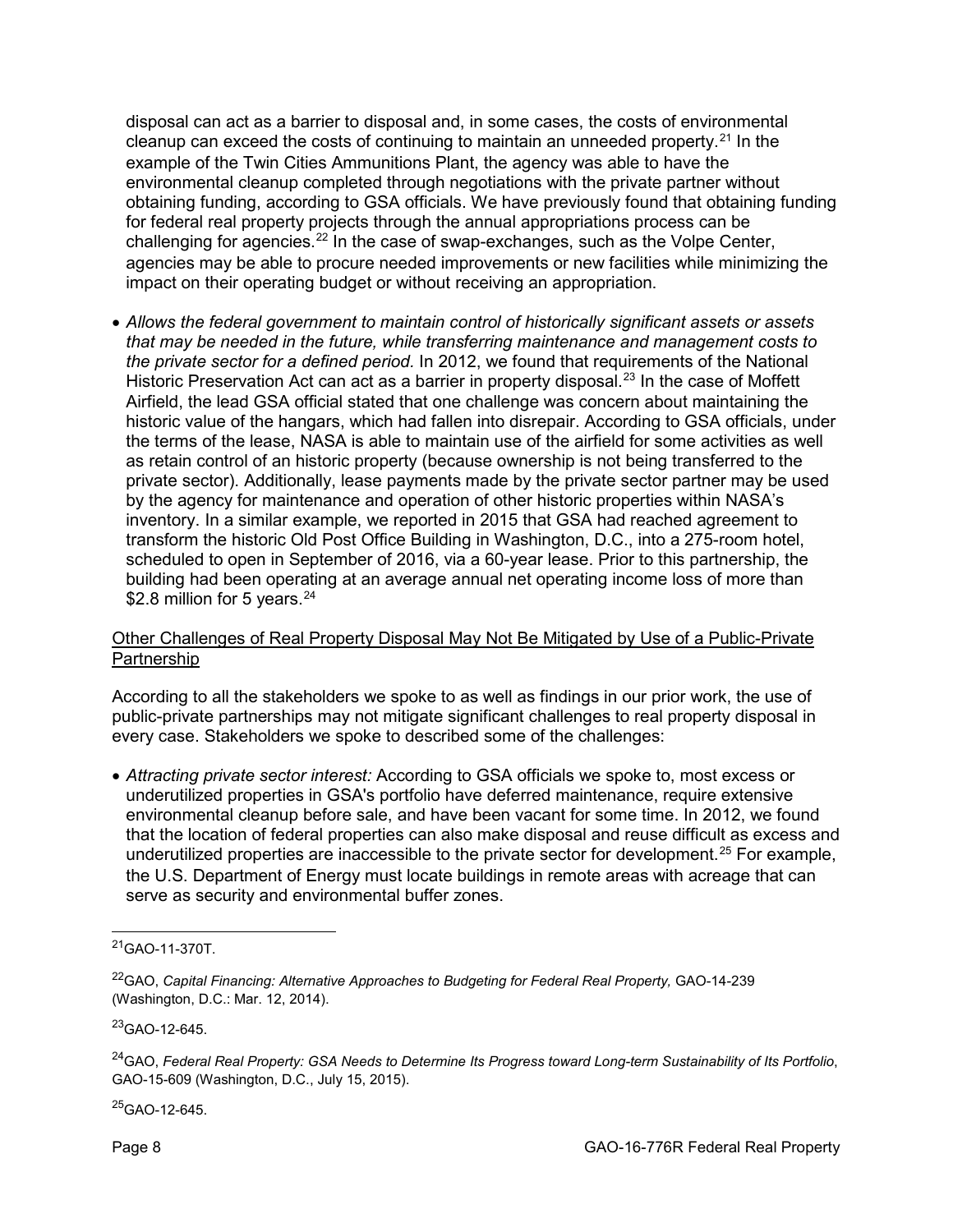- *Accurately assessing the value of a property:* Beyond the costs associated with necessary improvements or environmental remediation, assessing the overall value of a property or of a planned transaction may be difficult. We recently reported on GSA's exploration, from 2012 to 2015, of a swap-construct exchange involving office buildings located in Federal Triangle South in Washington, D.C.<sup>[26](#page-8-0)</sup> GSA canceled this project in February of 2016, after evaluating proposals from investors that included valuations of the buildings that were substantially less than an independent appraisal GSA had previously obtained.
- *Accurately assessing risks associated with a property:* According to GSA officials, to negotiate a successful public-private partnership, the government and its partners must have accurate estimates of a property's value as well as the costs of environmental remediation and needed improvements, which may be difficult to assess at the outset of negotiations. In the example of the Twin Cities Ammunitions Plant, GSA officials stated that because the Army had 20 years' worth of thorough assessments and property records, including estimates of the likely environmental cleanup costs associated with the property, the county and private developers were able to better assess their risk in agreeing to clean up and purchase the property, factors that made coming to an agreement more likely. However, these types of records and assessments may not be available for every property. In 2011, we found that the process of assessing and paying for necessary environmental cleanup can require years of study, significant costs, and can present a barrier to property disposal.<sup>[27](#page-8-1)</sup> While, as in the Twin Cities' case, public-private partnerships may alleviate the need to obtain funding to complete environmental cleanup, the need to accurately assess property value and potential costs prior to exploring a partnership means that partnerships are unlikely to completely mitigate this challenge.
- *Getting political buy-in:* As we found in 2012, balancing the interests of numerous stakeholders can create barriers to real property disposal.<sup>[28](#page-8-2)</sup> In the case of public-private partnerships, some stakeholders may be reluctant to approve or support public-private partnerships due to either a lack of knowledge or clarity about the process or disagreement with the projected outcome of a partnership. For instance, officials from the Virginia office of Public-Private Partnerships stated that their recent swap-construct project was halted by a lack of comfort with the process of public-private partnerships among state oversight officials as well as a lack of political support from the local community for moving the location of government offices. According to the GSA project lead for the Twin Cities Ammunitions Plant project, one of the major challenges of completing that project was the many stakeholders including the local community and local, state, and federal agencies—that had to be consulted and agree on the terms of the negotiation.

In addition to these general challenges GSA faces in managing unneeded real property, GSA officials acknowledged the additional challenge that negotiating successful public-private partnerships requires unique expertise and that GSA currently lacks, but is gaining, organizational experience with public-private partnerships and exchanges. For instance, as we

<span id="page-8-2"></span> $^{28}$ GAO-12-645.

<span id="page-8-0"></span> <sup>26</sup>GAO, Federal *Real Property: Observations on GSA's Canceled Swap Exchange Involving Buildings in the Federal Triangle South Area,* GAO-16-571R (Washington, D.C.: June 16, 2016).

<span id="page-8-1"></span><sup>27</sup>GAO-11-370T.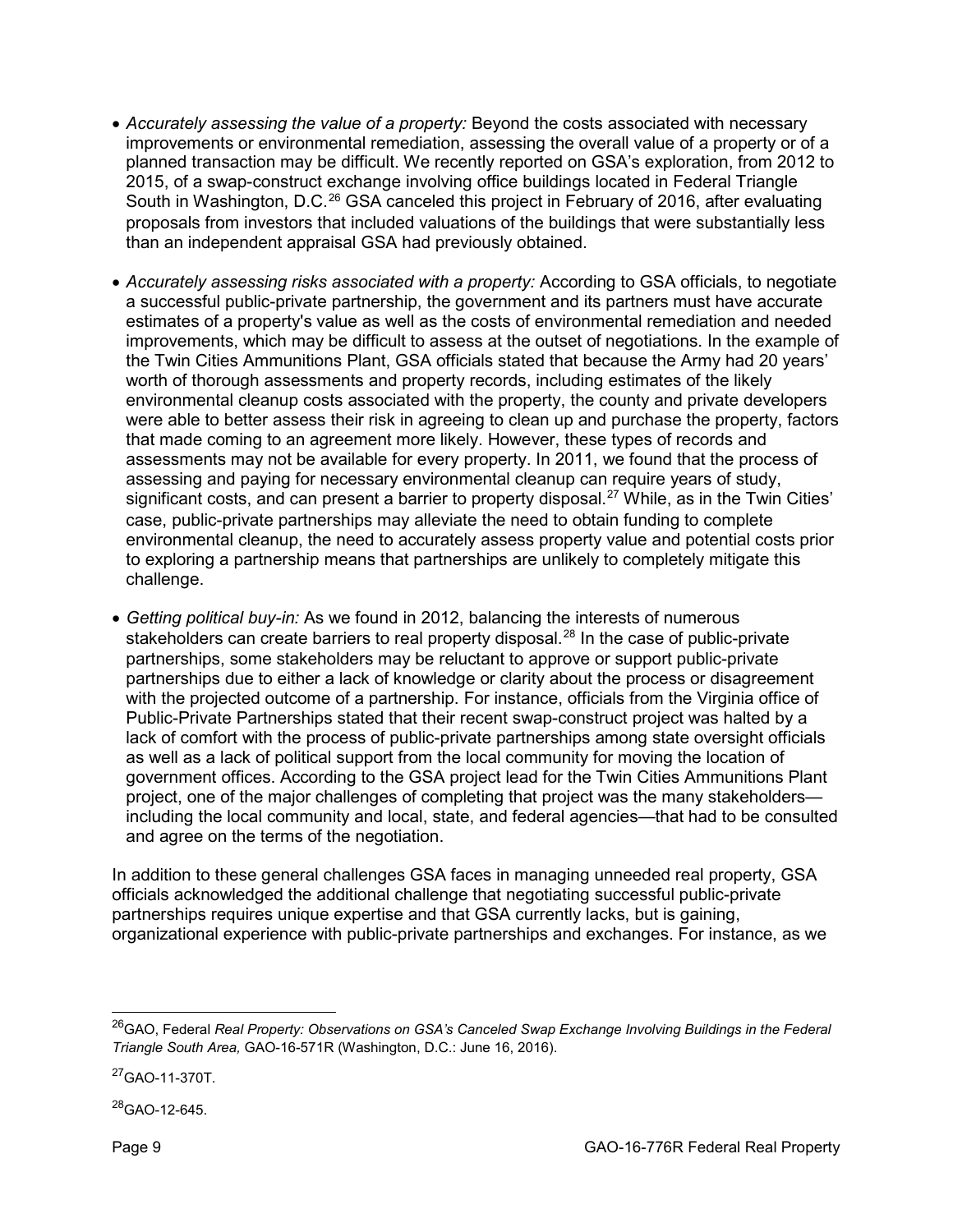reported, GSA officials involved in the Federal Triangle South swap-exchange project stated that their experience with the canceled project would help guide future swap-exchange efforts.<sup>[29](#page-9-0)</sup>

#### **Agency Comments**

We provided a draft of this report to GSA. GSA reviewed the report and did not have any comments.

We are sending copies of this report to the Administrator of GSA, appropriate congressional committees, and other interested parties. In addition, the report will be available at no charge on the GAO web site at [http://www.gao.gov.](http://www.gao.gov/)

If you or your staff have any questions concerning this report, please contact me at (202) 512- 2834 or [wised@gao.gov.](mailto:wised@gao.gov) Contact points for our Offices of Congressional Relations and Public Affairs may be found on the last page of this report. Major contributors to this report were Brandon Haller (Assistant Director), Patricia Donahue, Katie Hamer, Daniel Hoy, Cheryl Peterson, and Michelle Weathers.

David J. Wise

David J. Wise

Director, Physical Infrastructure Issues

(100495)

<span id="page-9-0"></span>29GAO-16-571R.